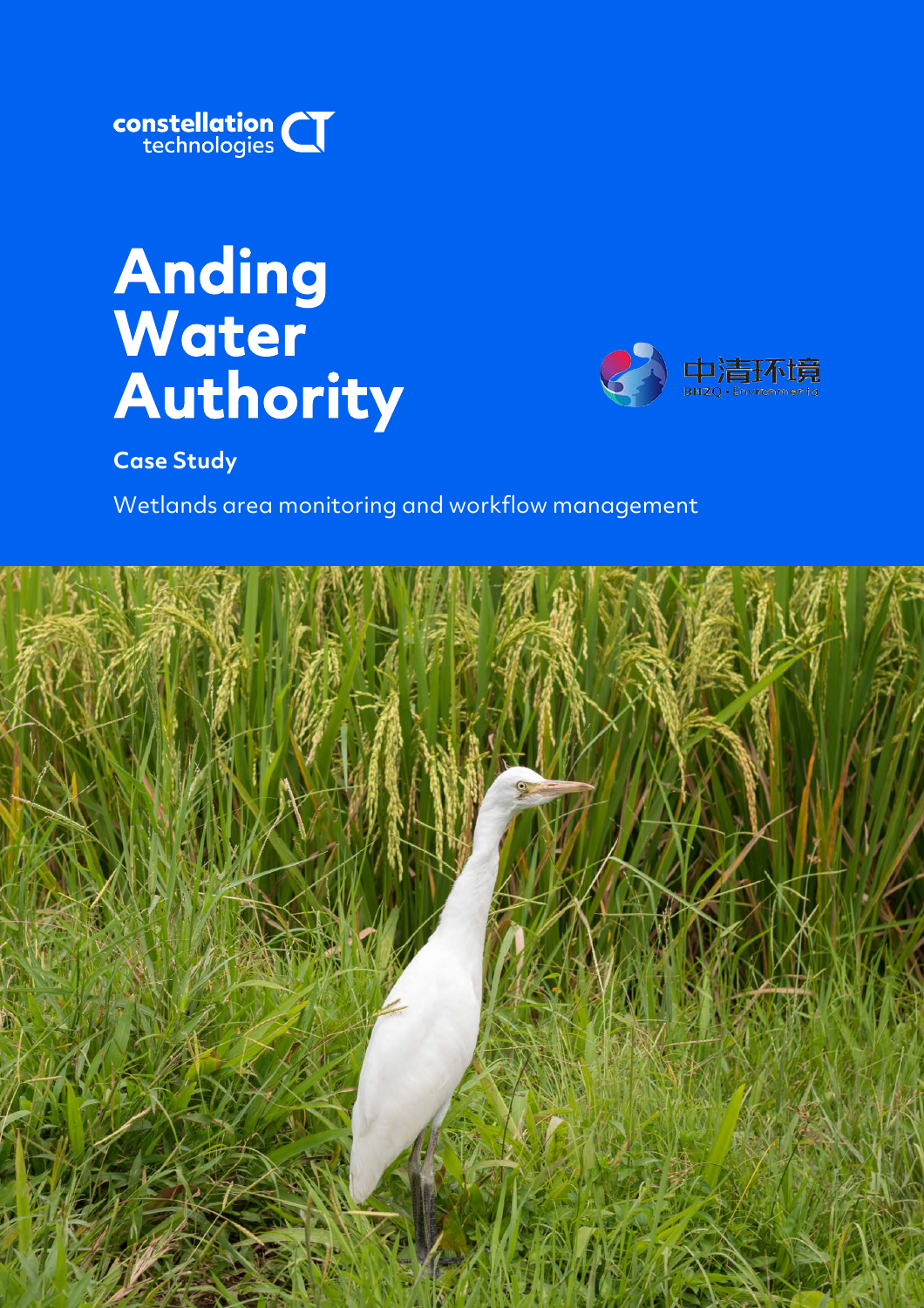# **Wetlands Monitoring and Workflow Management**

The population in rural areas is widely distributed with no associated sewage pipeline network. Typically, domestic sewages are poured along the streets or discharged into rivers/streams directly. Discharging untreated sewage into rivers and streams worsens water quality and pollutes groundwater after penetration. The mixed rainwater and sewages increase the workload of sewage treatment and processing.



### **The Brief**

The Anding Authority Established Wetlands areas surround their water treatment plants to provide tertiary treatment of water through the natural removal of organic matter by vegetation. The wetland areas are monitored and controlled via remote telemetry, PLC's, as well as other connected assets. Due to the decentralization of the network and diverse nature of assets the client required a single platform solution to aggregate all data sources, visualise and control assets remotely.



#### **Our Strategy**

CT deployed its MeridianCT (MCT) IoT platform to monitor and manage the network of wetland areas.

Starting by aggregating the client's siloed systems data, which included, water quality stations, remote PLC's, SCADA and asset management system into the MeridianCT platform.

CT then created a customised dashboard with an integrated map visualisation layer.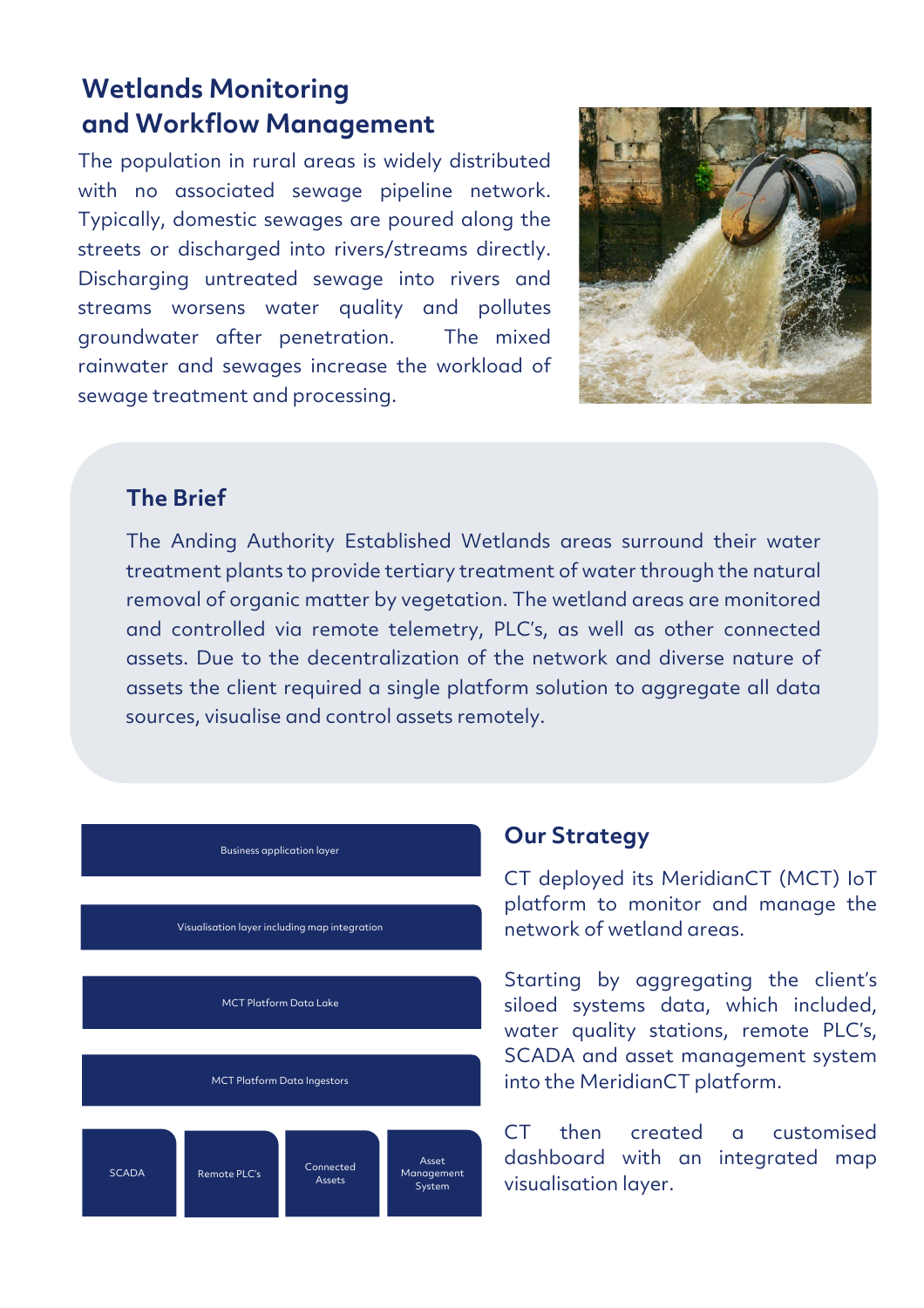## **Application & Visualisation Layer**

The MeridianCT platform ingests data from a centralised SCADA system and remote distributed assets at the wetland areas. It provides a single pane view of all connected assets via a GIS layer, allowing for easy navigation and visualisation of critical parameters, and improved monitoring of vegetation health within the designated wetland areas.





## **Mobile Application Workflow Management**

When the MeridianCT system detects poor water quality outside the expected range or equipment anomalies, the system will trigger alerts and assign work orders via the mobile application to authorised executors, so corresponding actions can be taken. All work order and maintenance tasks are stored within the MeridianCT platform and tracked against KPI's to ensure the highest level of service is maintained.

The MeridianCT platforms allows operations to monitor data with a variety of dashboards, as well as facilitate remote equipment control. In addition, data will be kept within the MeridianCT platform allowing Anding Water Authority to conduct statistical analysis, as well as develop data analytical models, ultimately providing the tool for better ecological management.

# **Transformation**

Anding Water Authority is able to better visualise and manage 19 wetlands areas and other remote assets within their control, and save costs in operations and maintenance. They are able to form management decisions on the basis of scientific data, ultimately contributing to their environmental goals.